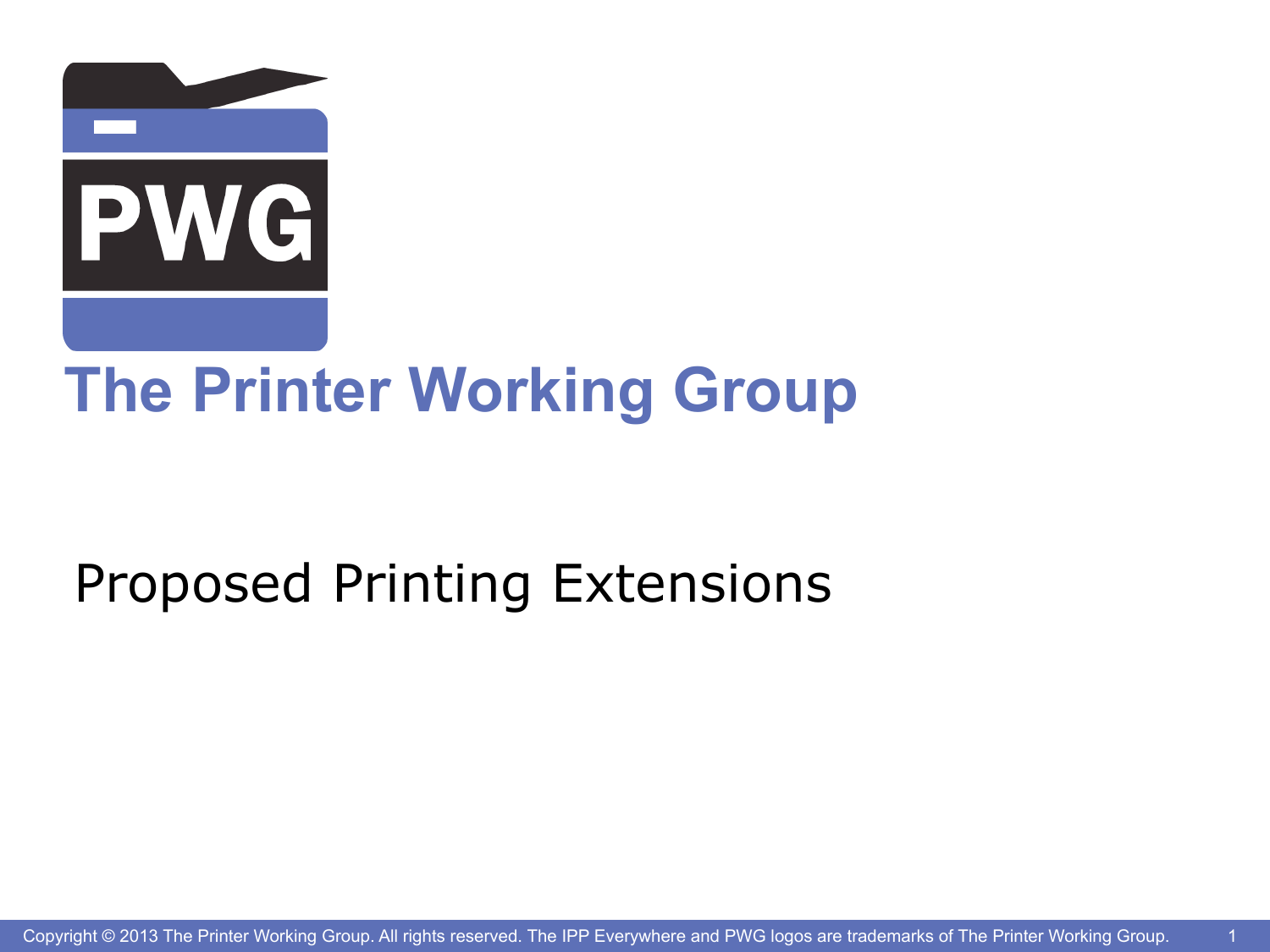#### Proposed Extensions



- There are two key areas that need extension or improvement for web-based printing:
	- Page rendering
	- Job ticketing
- Page rendering extensions
	- CSS3 Page Media Module
	- DOM interface for generating a printable document, e.g. PDF file, from any element or arbitrary content
- Page rendering improvements (for many browsers)
	- THEAD support to repeat headers on every page
	- "position: fixed" support to repeat content on every page
	- General improvements for widow/orphan support
- Job ticketing extensions
	- CSS/XSL properties
	- Media queries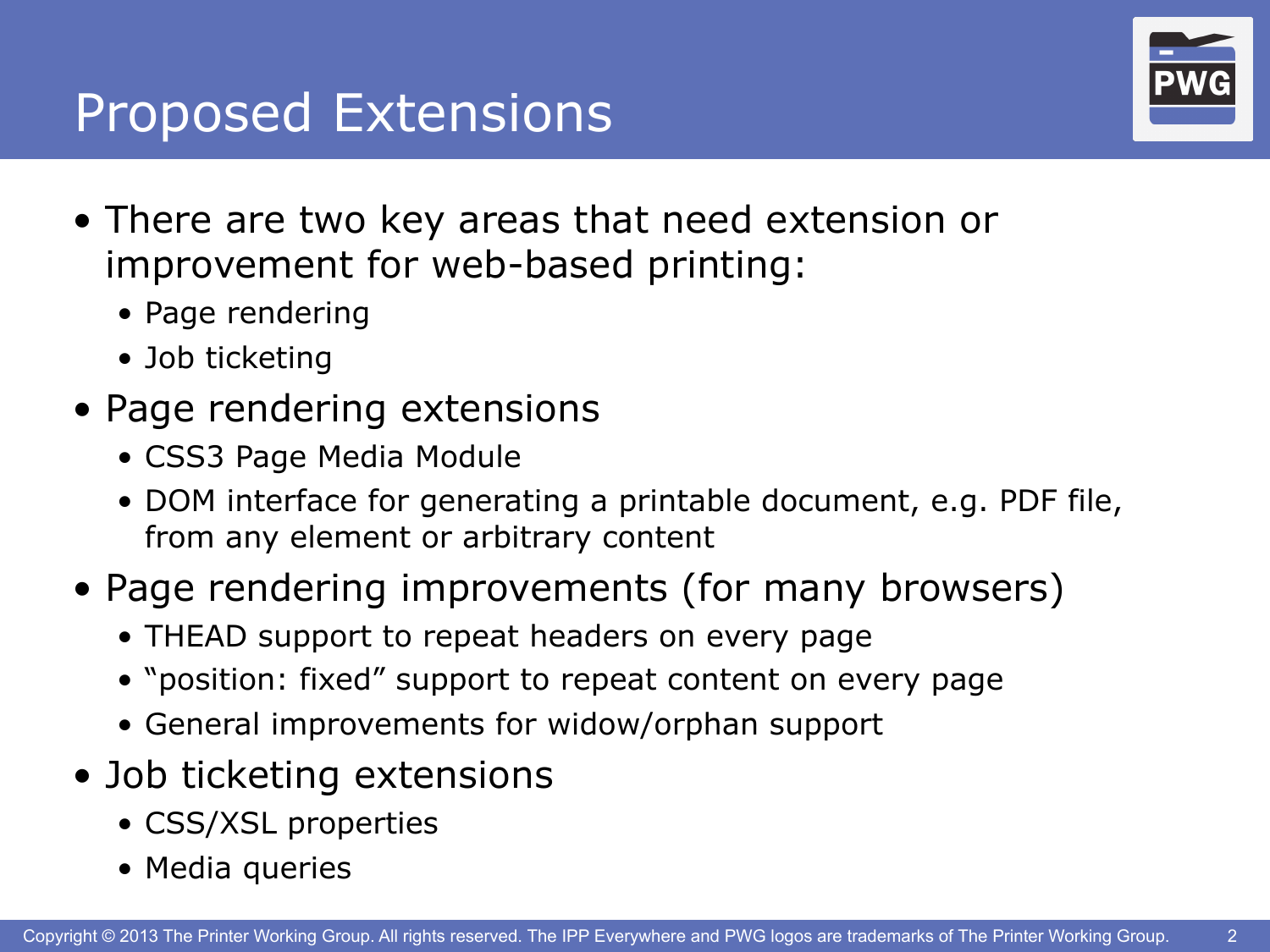

3

## Proposed Job Ticket Extensions

- There are three major Job Ticket formats in common use today:
	- JDF for high-end production printing
	- MSPS for Windows-based printing
		- An early derivative of the PWG Semantic Model
	- PWG Print Job Ticket (PJT) for 99.999% of all network printers sold today
		- Exposed via the Internet Printing Protocol (IPP)
- Mapping between these formats is feasible
	- Fidelity of mapping can be an issue for some elements folding, imposition templates, etc.
	- All of the common elements map cleanly media, copies, duplex, stapling/binding, etc.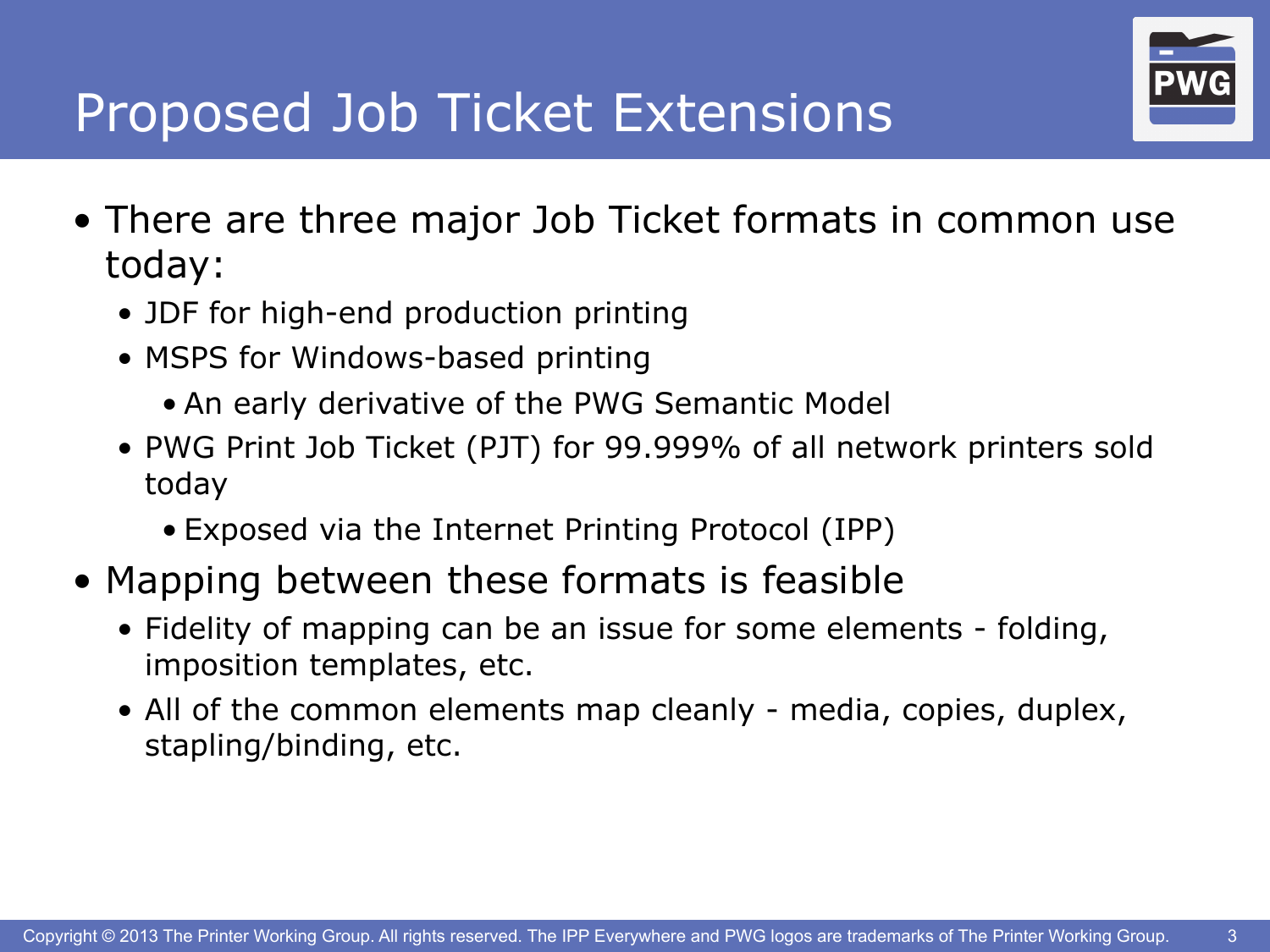

4

- Proposed approach is to define a core set of CSS and XSL properties that represent comment Job Ticket elements and values
- Additionally, we define a Job Ticket source property that allows the document author to provide an exact representation of the Job Ticket in a particular format, for example:

```
print-ticket:url('path/to/job-ticket.jdf') format('jdf'),
             	 	 url('path/to/job-ticket.pjt')	format('pwg-pjt'),
             url('path/to/job-ticket.msps') format('msps');
```
• This is similar to the approach used for embedding of fonts in CSS and provides a great deal of flexibility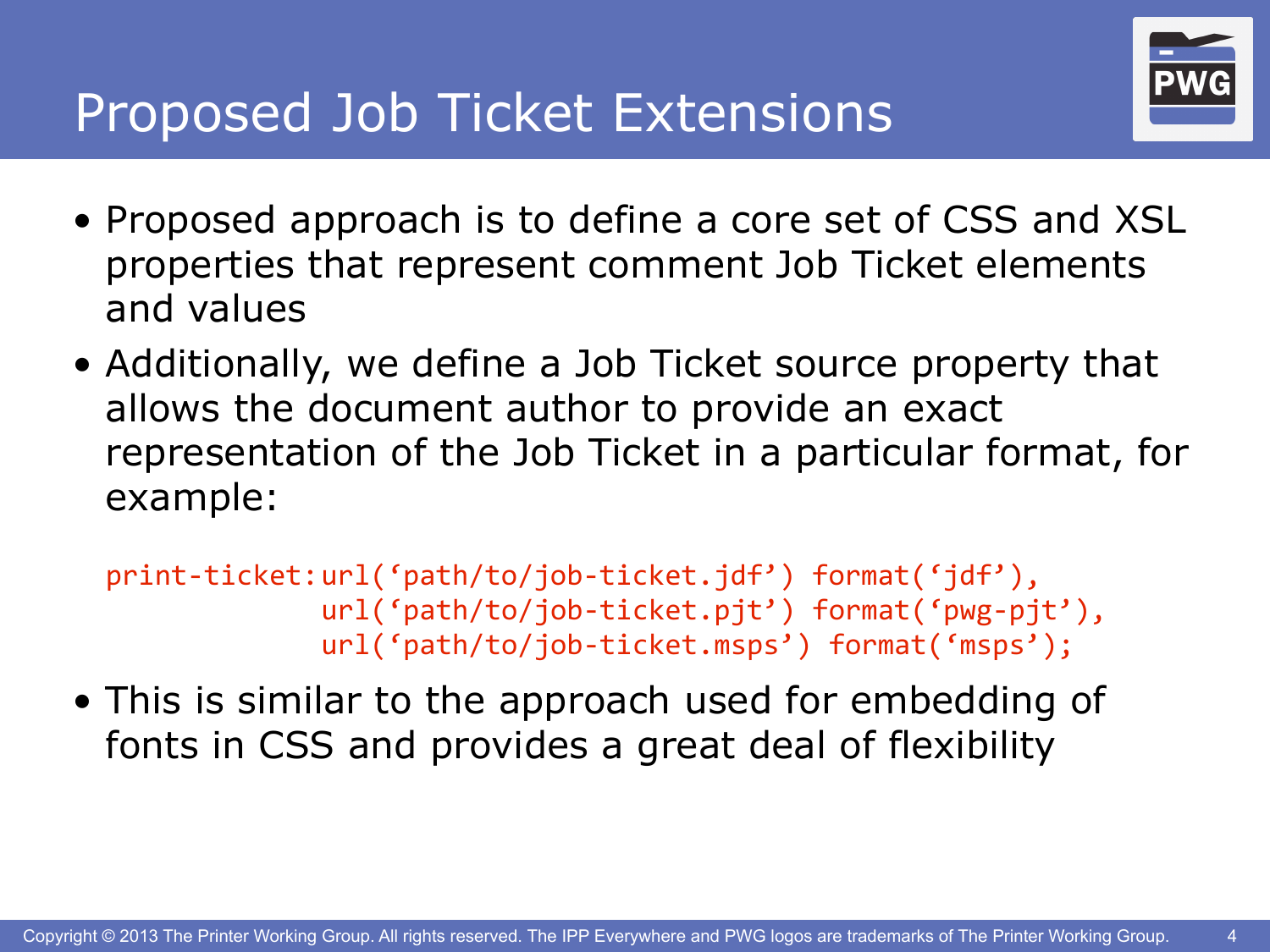

5

## Proposed Job Ticket Extensions

- Many of these properties can also specify simple restrictions
	- "Only one copy of this coupon may be printed"
	- "This is a form that must be printed 1-sided"
	- "This content has been prepared to print correctly on A4 or US Letter media"
- Similarly, properties can be assigned based on media queries
	- Tailor output based on selected/supported media, color vs. grayscale, finishing/duplex options, etc.
	- Restrict output based on printing capabilities, e.g., may only print these labels to a printer that supports true monochrome (black ink/ toner)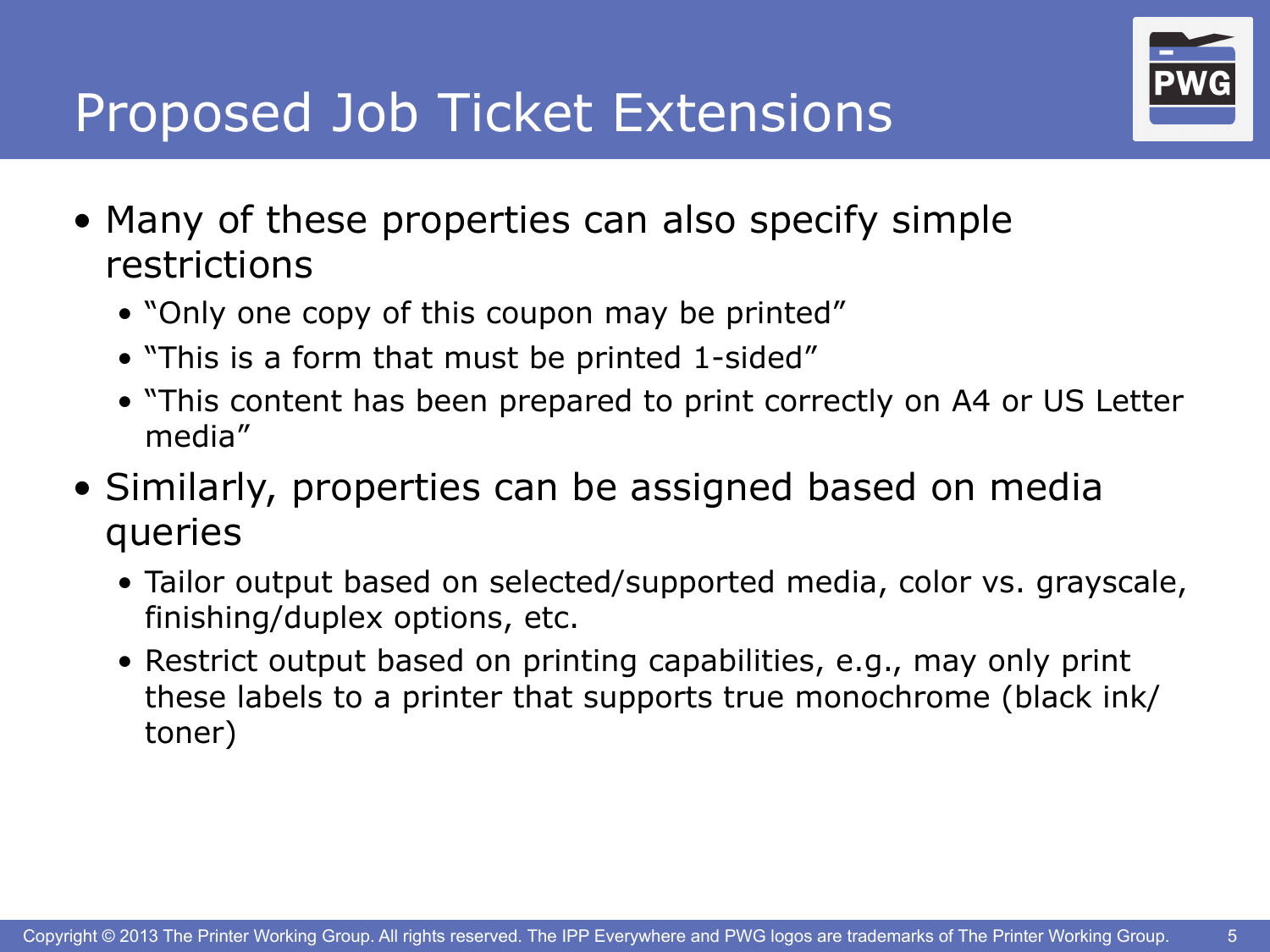#### Core Job Ticket Properties



- The PWG has defined a core set of Job Ticket elements that are widely supported by network printers:
	- Accounting: user and billing IDs
	- Copies: count and collation
	- Covers: media and type for front and back
	- Finishings: bale, bind, booklet maker, cover, fold, jog offset, punch, staple, trim
	- Insert Sheets: media, count, and locations
	- Media: dimensions, margins, source, type, and many more
	- Number-Up: count and presentation
	- Orientation: document and feed
	- Output Bin
	- Output Control: color mode, content hint, quality, rendering intent, resolution
	- Overrides: per-page and per-document
	- Sides (duplexing)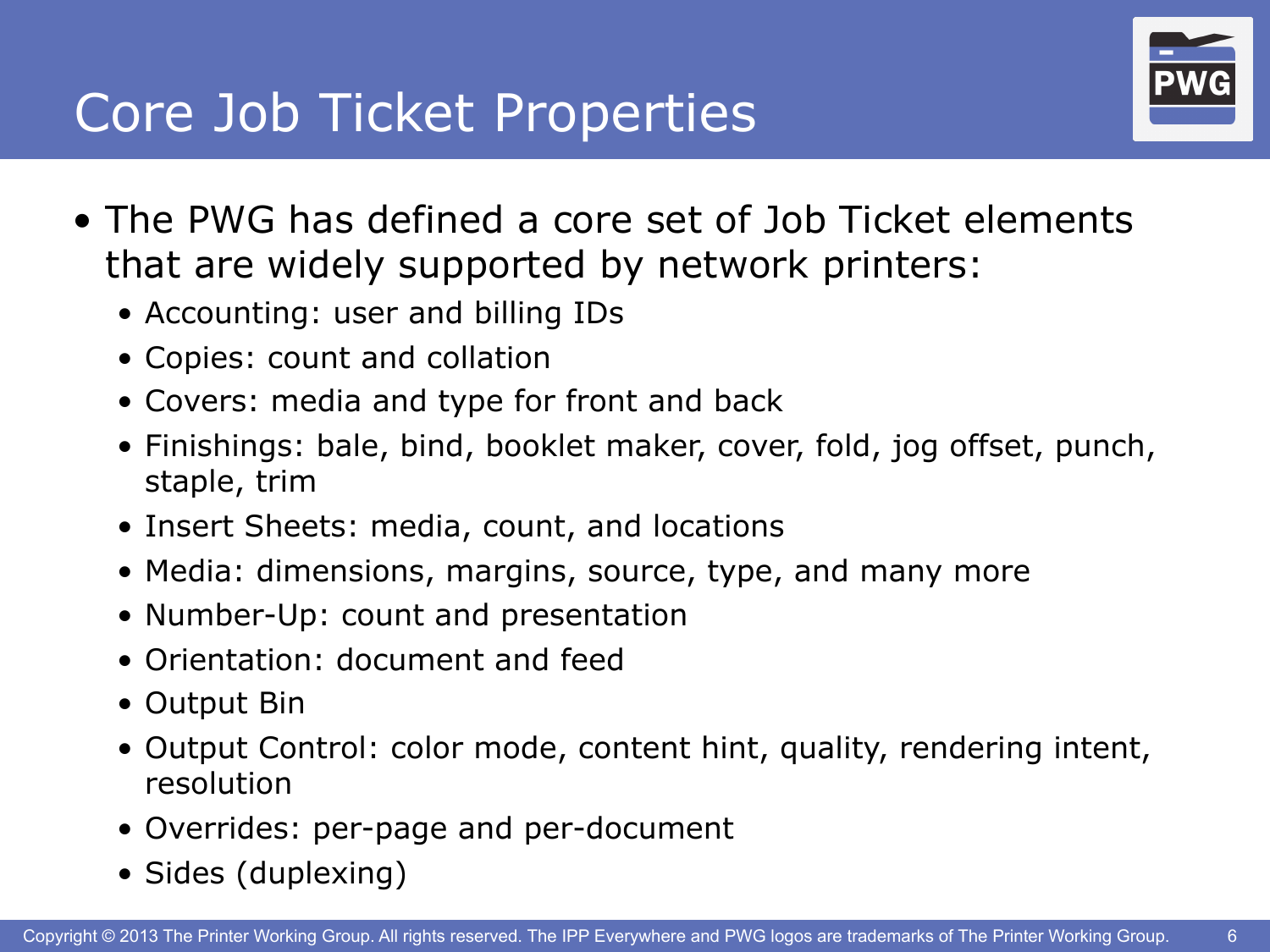# CSS Job Ticket Properties



| Property               | Description                                                              |
|------------------------|--------------------------------------------------------------------------|
| print                  | All of the following in one property                                     |
| print-color-mode       | Specifies the color mode for the content                                 |
| print-content          | Specifies where content is printed<br>(document, front/back cover, none) |
| print-copies           | Specifies the number and/or range of<br>copies for the content           |
| print-finishings       | Specifies a list of finishings to apply to<br>the hardcopy output        |
| print-media            | Specifies the allowed/desired media to<br>use for the content            |
| print-orientation      | Specifies the formatted output orientation<br>for the content            |
| print-rendering-intent | Specifies the ICC rendering intent                                       |
| print-sides            | Specifies the allowed/desired duplex<br>modes for the content            |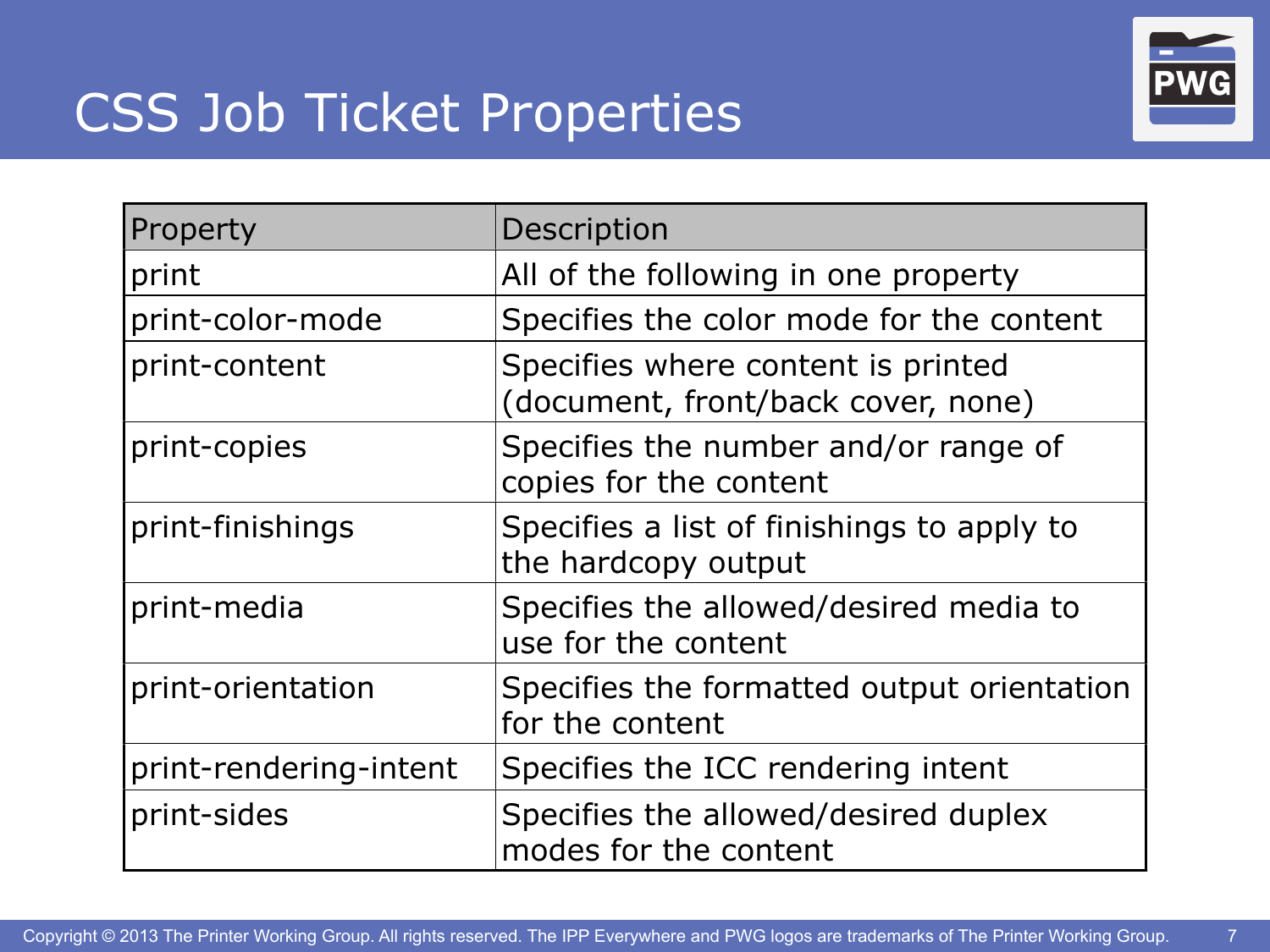## CSS Media Queries

- Media Dimensions (existing):
	- width, min-width, max-width
	- height, min-height, max-height
- Other Media Query Attributes (new):
	- print-color-mode, print-copies, print-finishings, print-orientation, print-sides
	- Based on selections at print time?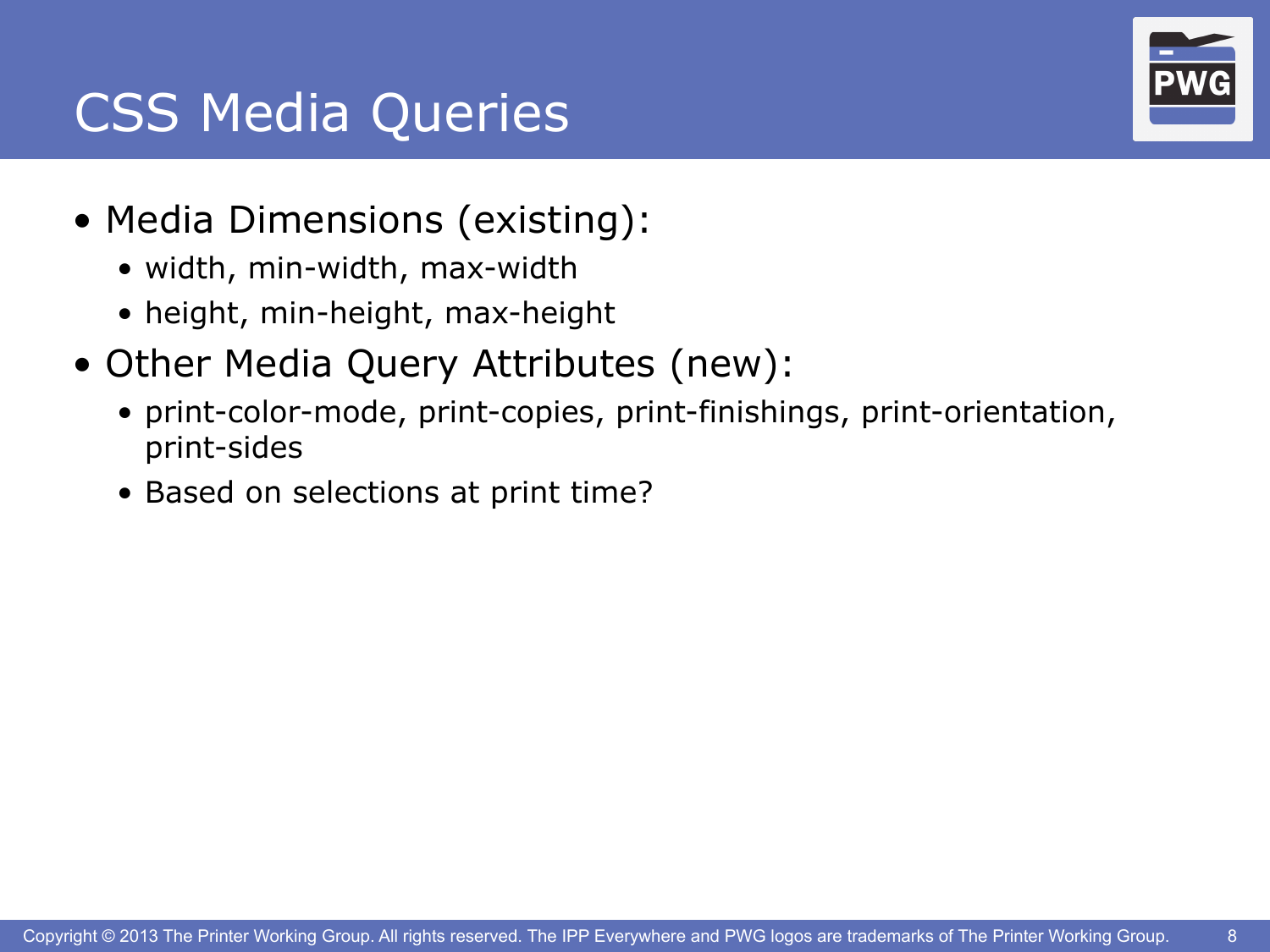## CSS Examples



```
\gamma^* Report: 2-sided on portrait A4 or US Letter \gammaprint: iso a4 210x297mm,na letter 8.5x11in portrait two-
sided-long-edge;
/* The same using separate properties */print-media:	iso_a4_210x297mm,na_letter_8.5x11in;
print-orientation: portrait;
print-sides: two-sided-long-edge;
/* Printed form: force single-sided, monochrome */
print-color-mode: monochrome,process-monochrome !important;
print-sides: one-sided !important;
/* Book: 2-sided, portrait A4 or US Letter,
         bound with cover */print-finishings:	bind-left	cover
print-media: iso a4 210x297mm,na letter 8.5x11in;
print-orientation: portrait;
print-sides: two-sided-long-edge;
```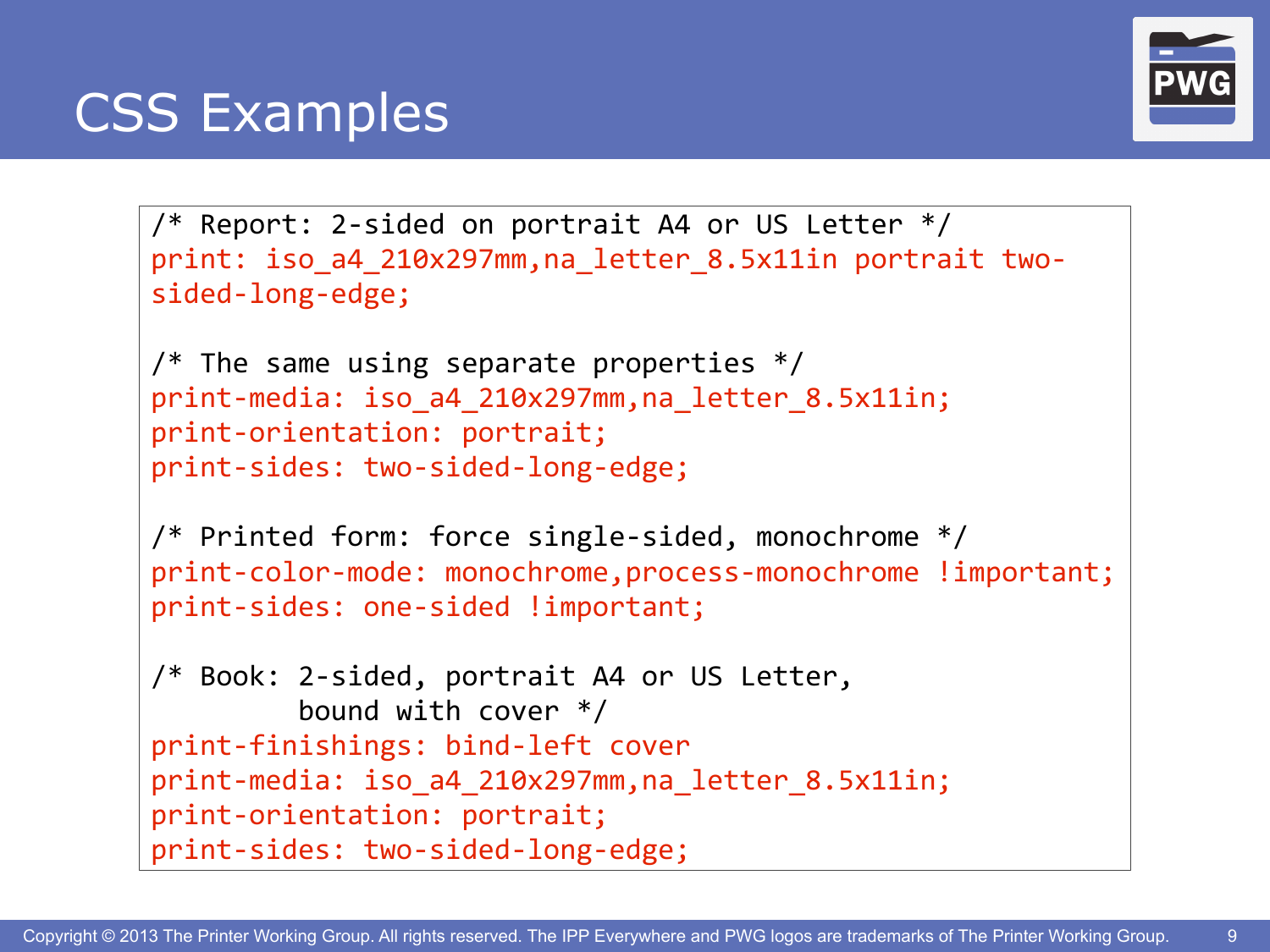# CSS Examples (con't)



```
/* Brochure: 2-sided, landscape A4 or US Letter, folded,
             color with relative colorimetric transform
             and black-point compensation */print-color-mode:	color
print-finishings:	fold-accordian
print-media:	iso_a4_210x297mm,na_letter_8.5x11in;
print-orientation:	landscape;
print-rendering-intent: relative-bpc
print-sides: two-sided-short-edge;
/* Shipping label: force 1 copy, 1-sided, 4x6" label,
                   true black */print-color-mode: monochrome !important;
print-copies: 1 !important;
print-media: na_index-4x6_4x6in !important;
print-sides: one-sided !important;
```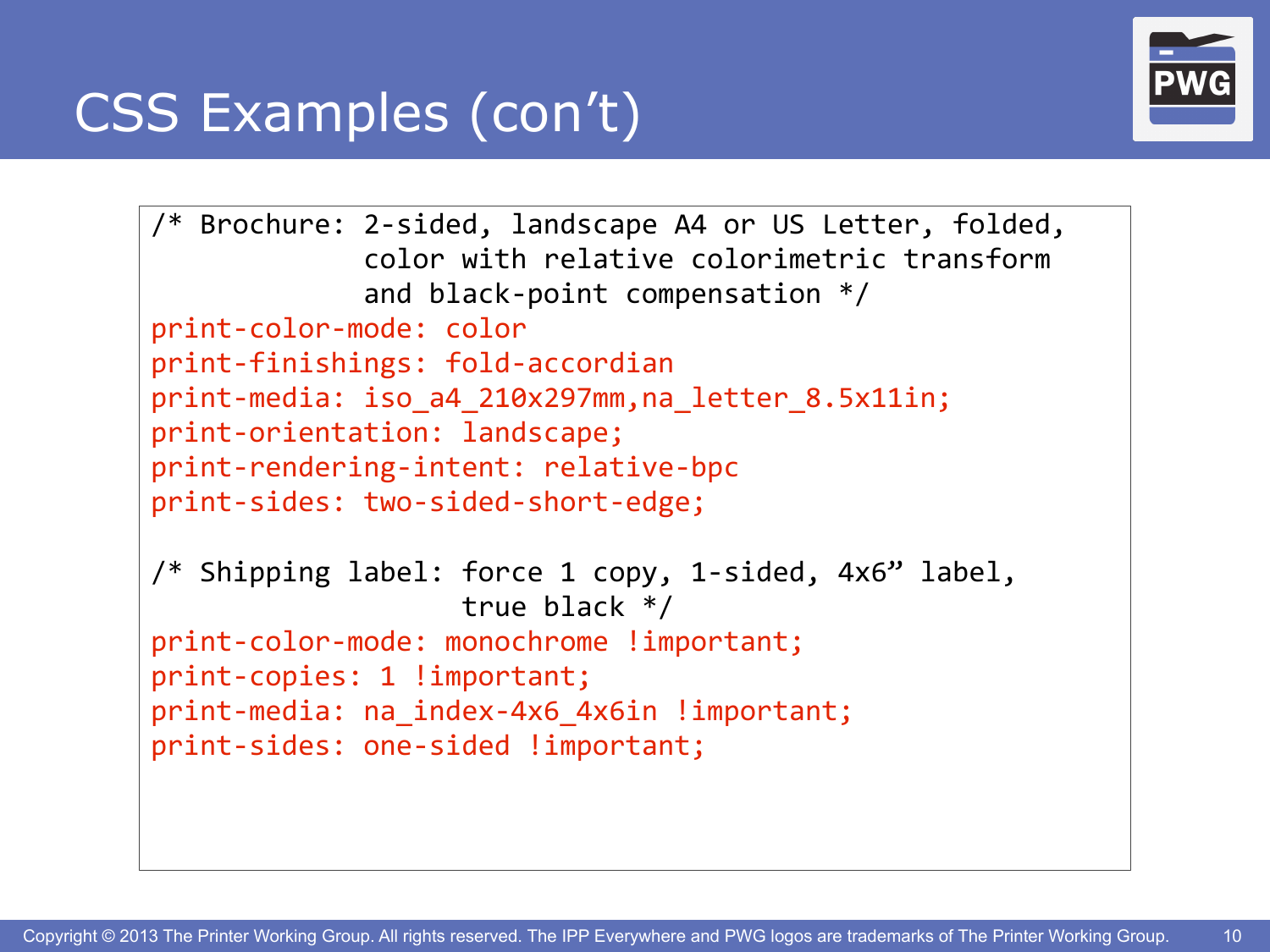

## Media Query Examples

```
/* Adjust colors depending on color mode */@media print AND (color) {
  body {
    background: orange;
    color: black;
		}
}
@media print AND (monochrome) {
  body {
    background: black;
    				color:	white;
		}
}
```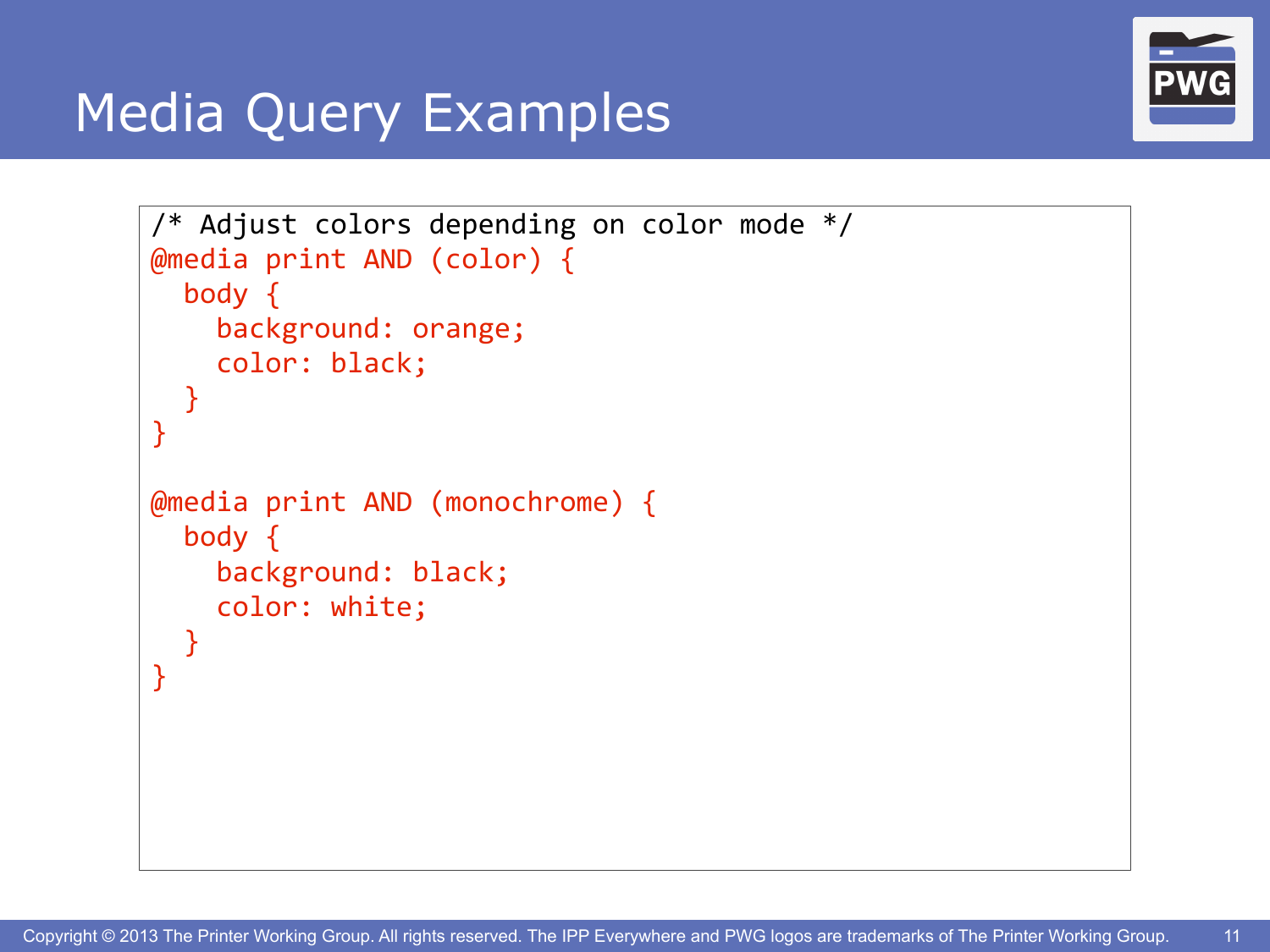

## Media Query Examples

```
/* Adjust margins when the printer does not bind */@media	print	AND	NOT	(finishings:bind)	{
  body {
    margin-left: 0.5in; /* Normally 1.0in when bound */		}
}
/* Automatically force binding or stapling */@media	print	AND	(finishings:bind)	{
  body {
    print: bind-left !important;
		}
}
@media	print	AND	NOT	(finishings:bind)	AND	(finishings:staple)	
{
  body {
    print: staple-top-left !important;
		}
}
```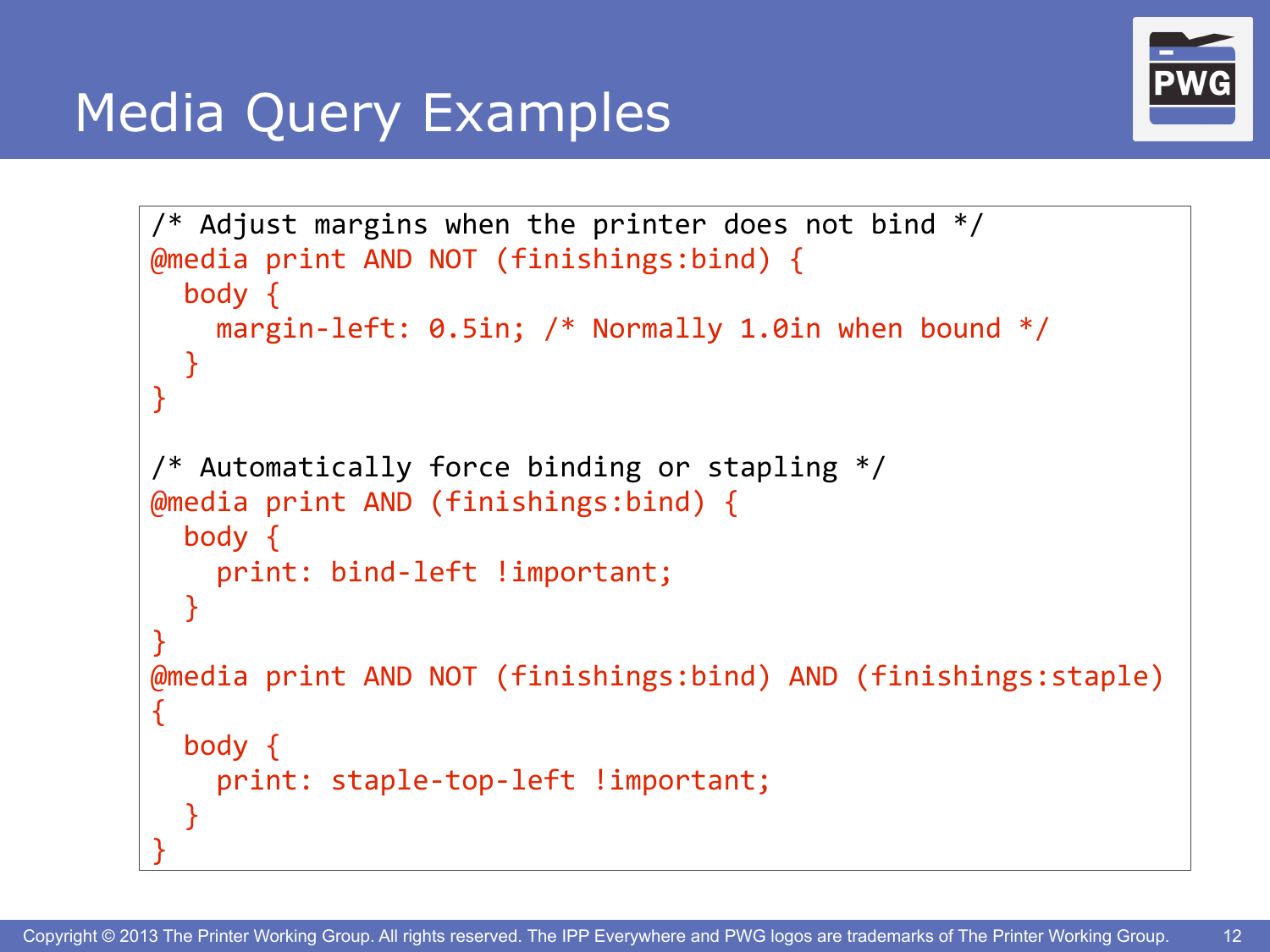#### Summary



- The PWG Print Job Ticket can easily be used to define a set of CSS/XSL Job Ticket properties
- Mapping to commonly used job tickets is feasible
- When necessary, explicit job ticket references can be included
- Media queries can be used to customize the printing experience